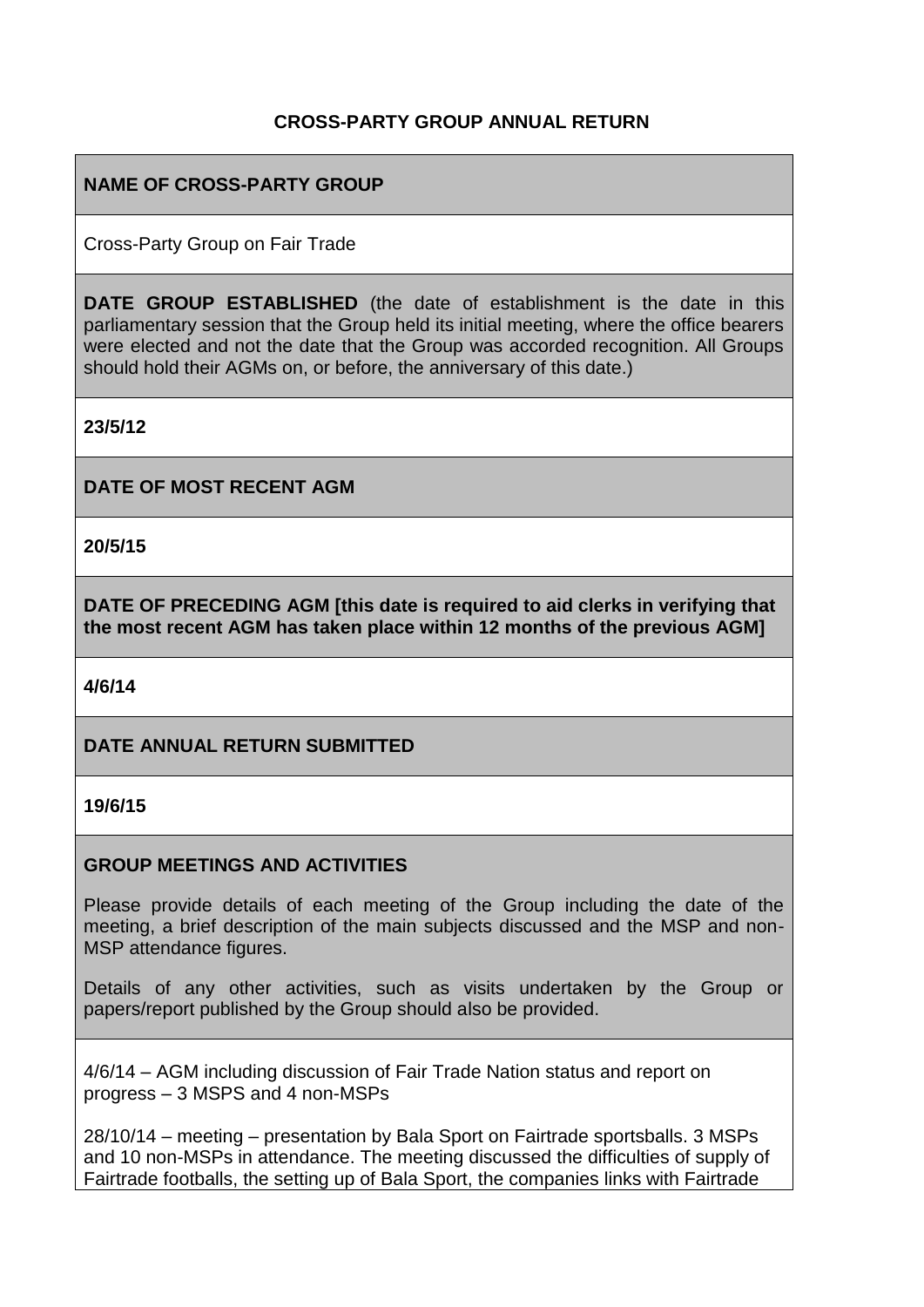football producers in Pakistan and their plans for future business development.

26/11/14 – meeting – presentation by Hadeel on Fair Trade producers in Palestine. 2 MSPs and 6 non-MSPs present. The meeting discussed the range of Fair Trade producers in Palestine including food and non-food products such as olive oil and crafts, the history and structure of Hadeel and Palcrafts, the problems for Fair Trade producers associated with the recent and ongoing political and security situation in **Palestine** 

4/3/15 – CPG hosted Parliamentary reception for Fairtrade Fortnight. Speakers included the Cabinet Secretary and Fair Trade representatives from Mauritius, Malawi and Palestine. 10 MSPs present and about 70 non-MSPs. The Cabinet Secretary spoke about the importance of Scotland's Fair Trade Nation status. Eachof the Fair Trade representatives gave short presentations explaining the positive impact Fair Trade has had on their lives and the lives of their communities

# **MSP MEMBERS OF THE GROUP**

Please provide names and party designation of all MSP members of the Group.

Alison Johnstone (Green)

Alison McInnes (LD)

Claudia Beamish (Labour)

Drew Smith (Labour)

George Adam (SNP)

Gordon MacDonald (SNP)

James Kelly (Labour)

John Mason (SNP)

Linda Fabiani (SNP)

Murdo Fraser (Conservative)

Neil Bibby (Labour)

Patricia Ferguson (Labour)

Sarah Boyack (Labour)

# **NON-MSP MEMBERS OF THE GROUP**

For organisational members please provide only the name of the organisation, it is not necessary to provide the name(s) of individuals who may represent the organisation at meetings of the Group.

| Individuals |  |  |  |
|-------------|--|--|--|
|             |  |  |  |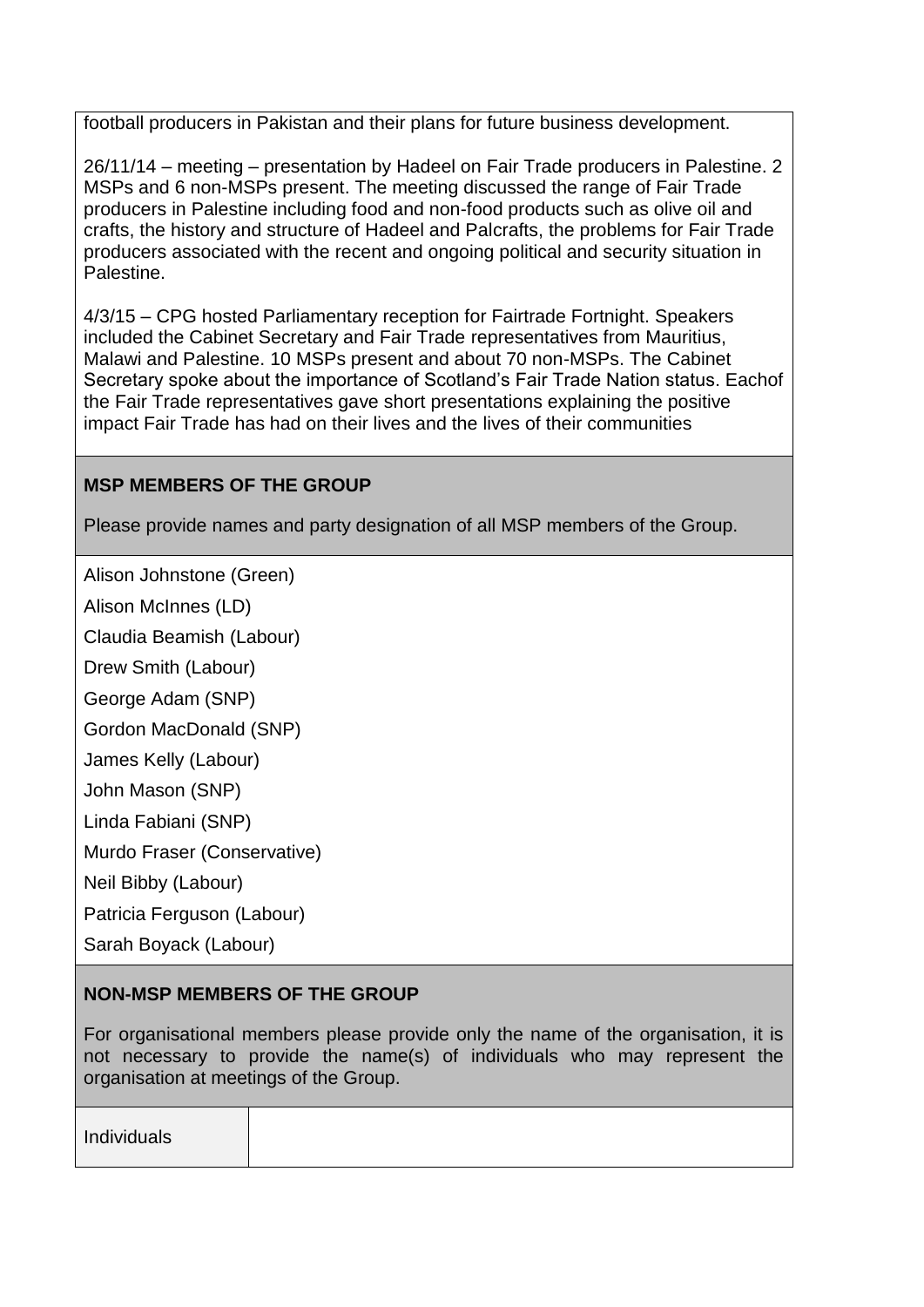| Organisations | <b>Scottish Fair Trade Forum</b>               |
|---------------|------------------------------------------------|
|               | Camglen Fairtrade Group                        |
|               | Scotmid                                        |
|               | <b>BMA Scotland</b>                            |
|               | <b>Co-operative Educational Trust Scotland</b> |
|               | Co-operative Membership                        |
|               | Livingston Fair Trade Group                    |
|               | <b>Selkirk Fair Trade Group</b>                |
|               | University of Edinburgh                        |
|               | City of Edinburgh Fair Trade Group             |
|               | <b>Fair Trade Scotland</b>                     |

#### **GROUP OFFICE BEARERS**

Please provide names for all office bearers. The minimum requirement is that two of the office bearers are MSPs and one of these is Convener – beyond this it is a matter for the Group to decide upon the office bearers it wishes to have. It is permissible to have more than one individual elected to each office, for example, coconveners or multiple deputy conveners.

| Co-convener      | George Adam                              |
|------------------|------------------------------------------|
| Co-convener      | Patricia Ferguson                        |
| Secretary        | Martin Rhodes, Scottish Fair Trade Forum |
| <b>Treasurer</b> | <b>None</b>                              |

#### **FINANCIAL BENEFITS OR OTHER BENEFITS RECEIVED BY THE GROUP**

Please provide details of any financial or material benefit(s) received from a single source in a calendar year which has a value, either singly or cumulatively, of more than £500. This includes donations, gifts, hospitality or visits and material assistance such as secretariat support.

Details of material support should include the name of the individual providing support, the value of this support over the year, an estimate of the time spent providing this support and the name of the organisation that this individual is employed by / affiliated to in providing this support.

Groups should provide details of the date on which the benefit was received, the